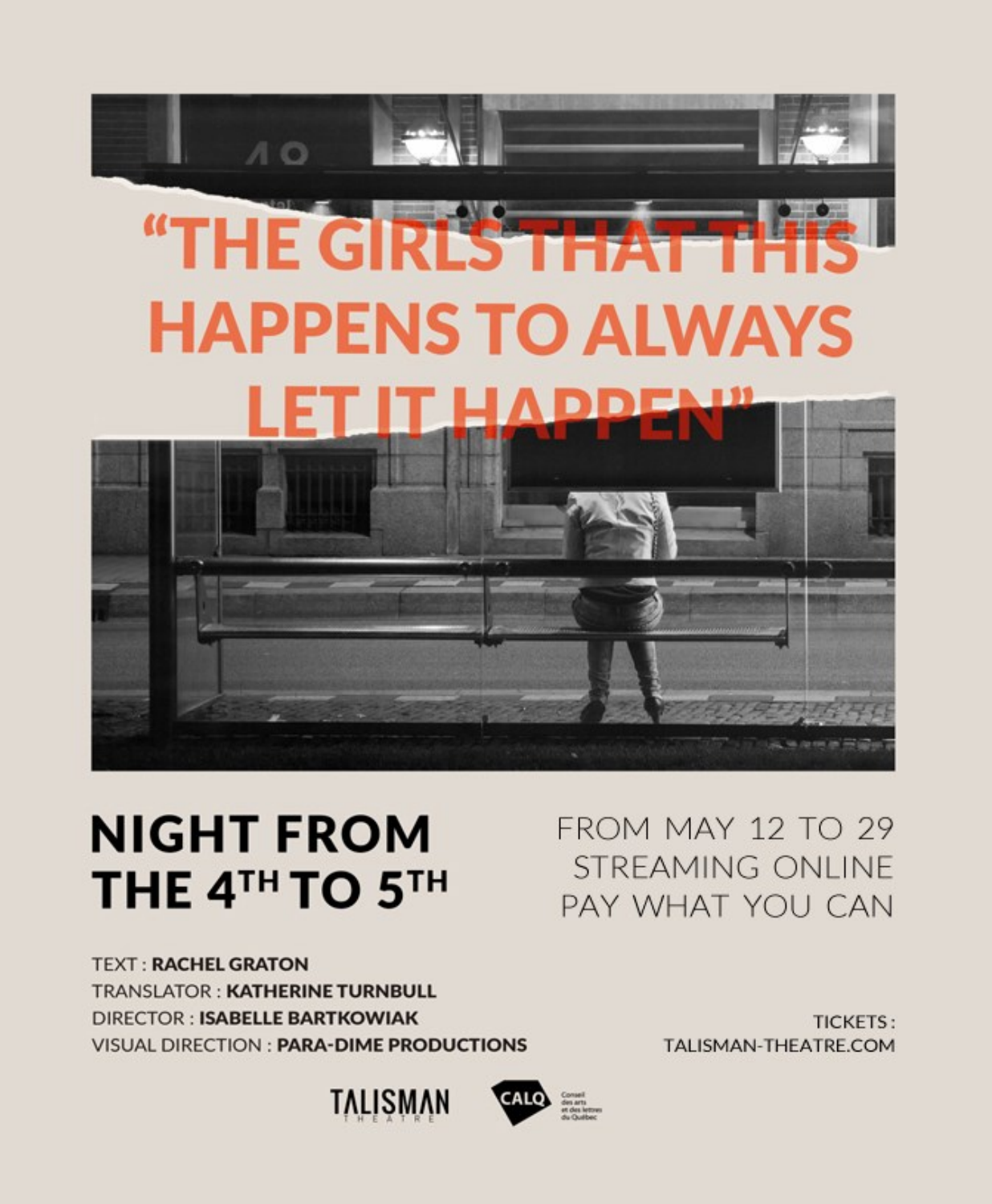**TERRITORIAL ACKNOWLEDGEMENT :** The artists involved in this production of *Night from the 4<sup>th</sup> to 5<sup>th</sup>* seek to resist the erasure of Indigenous histories and work towards honoring and inviting the truth. With this, we acknowledge that we stand on the traditional territory of the Kanien'kehá:ka people, an unceded land that has long served as a site of meeting and exchange amongst many First Nations including the Kanien'kehá:ka of the Haudenosaunee Confederacy, Huron/Wendat, Abenaki, and Anishinaabeg. We recognize and respect the Kanien'kehà:ka as the traditional custodians of the lands and waters on which we meet today, as a diverse population. We respect the continued connections with the past, present, and future in our ongoing relationships with Indigenous and other peoples within the Montreal community.

**ARTISTIC DIRECTOR'S NOTE :** Thanks to the Conseil des arts et des lettres du Québec's Exploration and Digital Deployment program, *Night from the 4<sup>th</sup> to 5<sup>th</sup>* is Talisman Theatre's second produced-for-digital experience. Designed to be broadcast to a virtual audience, *Night from the 4<sup>th</sup> to 5<sup>th</sup>* seeks to live at the intersection of theater and digital art. We hope our investment in digital tools and technology has created something new and compelling for our audiences.

This performative reading was created under new conditions and strict constraints : the process benefitted from only approximately 25 hours of rehearsal and 3 days of filming / sound recording. This situates *Night from the 4<sup>th</sup> to 5<sup>th</sup>* somewhere between a play reading and a film. What you will witness tonight is a new hybrid, born of COVID times, an improvisational performance Art film.

We are thrilled to embark on this project with emerging director Isabelle Bartkowiak. The soundscape is captured in glorious high-fidelity sound by the talented Raphael Leveillé. Jaa Smith-Johnson (Para-Dime Productions) has helped us to push the boundaries of the Canadian performance digital landscape. Rachel Graton wrote *Night from the 4<sup>th</sup> to 5<sup>th</sup>* in a different world, in the 'before times'. —Lyne Paquette

**DIRECTOR'S NOTE :** Having an increased interest in the work of chorality, the musicality inherent in theatrical scores and works that offer a frank female voice, I knew immediately upon my first reading of Rachel Graton's Night of the 4th to 5th that this was a text I would like to work on. So when Talisman Theatre approached me with the idea of putting together a hybrid reading of this work, I obviously jumped at the opportunity.

The Night of the 4th to the 5th is a sensitive choral text that addresses notions surrounding rape culture by tracing the journey of a victim of assault. Although this work was initially created for the stage in 2017, following the first wave of denunciation "Me too", its subject remains, unfortunately, always current, and this, particularly following the second wave of denunciation having shaken the cultural environment in 2021. In her text, Rachel Graton waltzes with the viewer's vision, balancing her point of view between light and shadow, offering gently cutting words, and expressing opinions that sometimes provoke and sometimes soothe. In short, it is an essential work because it inevitably provokes reflection in the viewer, without ever playing the moral.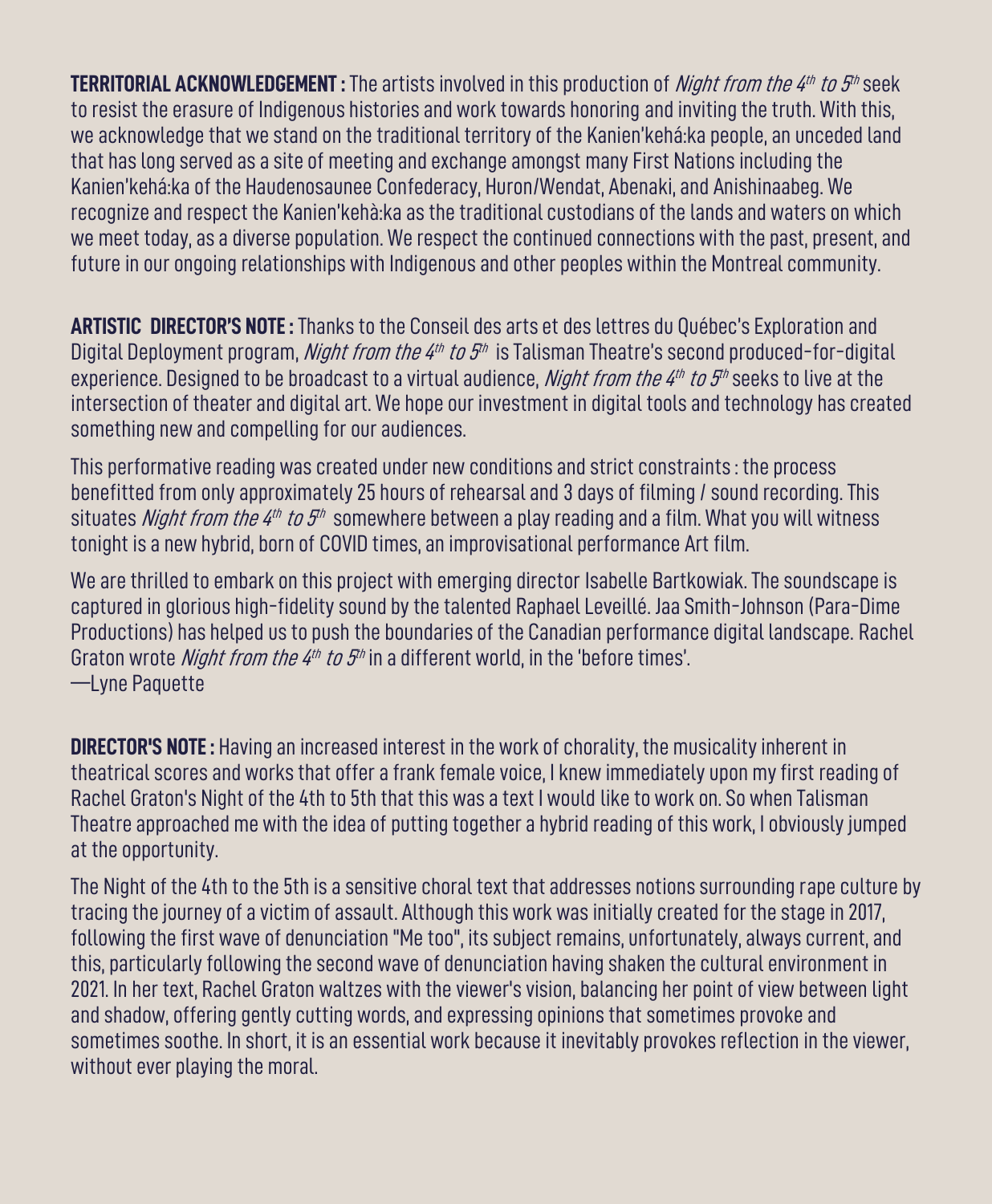It is with a team of artists, each one more intelligent and sensitive than the other, that we have tried, over the past few months, to do justice to the words of Rachel Graton and her translator Katherine Turnbull. We also hope to do justice to the suffering of all those people who suffer in the shadows and who are exasperated by waiting for a change in thinking, a movement in society; in short, who are waiting for things to move so that we can finally offer more benevolence and justice to victims of aggression. — Isabelle Bartkowiak

**AUTHORS' NOTE :** Right in the middle of the first performances of La nuit du 4 au 5, the #metoo movement emerged. There was an incredible meeting between this beginning of revolution, the artists of the show and the public. From that moment on, the attention in the room changed; we no longer thought that it was someone else's story, it was all of our stories. The one that was unfolding before our eyes, in life. The one that had always been there and that we dared to name, together.

My project was born in the last few years (before #me too.) As we started to talk about consent and rape culture. I wanted to talk about the impact that an event like sexual assault can have on a victim, but also on their loved ones and on the community.

I asked myself the question: how do you recover from it?

And then other questions;

The day our world turns upside down, our perceptions change, our trust in "people" and our environment is shattered, how do we move on?

What can we count on? On whom?

Does life return to normal?

What if our memory fails? If our memory suffers a momentary amnesia following the post-traumatic shock, can we still recover? Even if pieces of the story are missing?

This is what led me to write the story of this young girl. This story is hers, but it is also the story of many others. This story which also becomes that of her parents, of her neighbours, which is part of the story of the ambulance drivers who came to get her that night. This story belongs to no one and to everyone.

So in order to recover, to evolve, must we remember our story? —Rachel Graton

#### **Thank you for joining us! Enjoy the show!**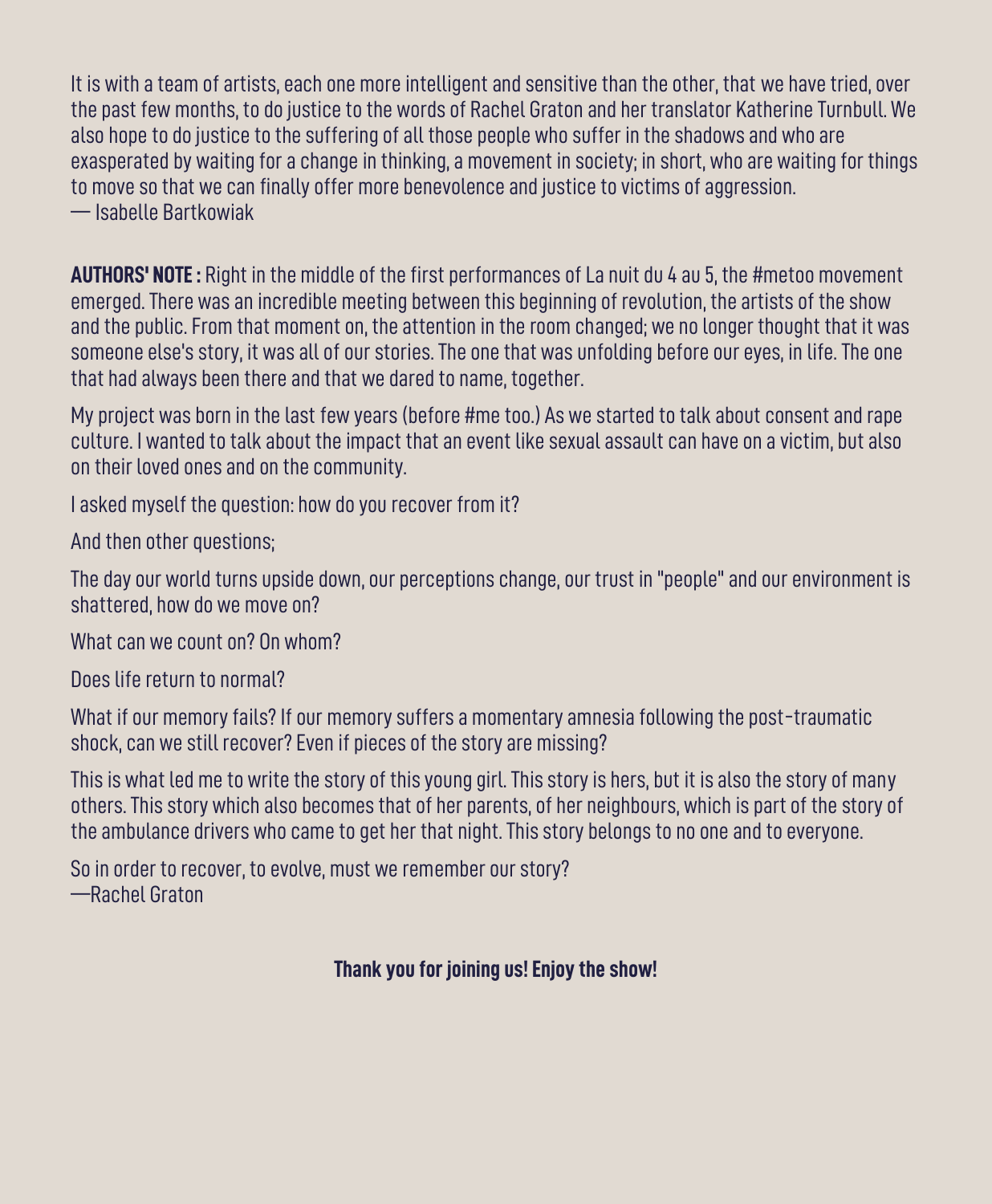#### **About the Playwright RACHEL GRATON**

Rachel Graton, a graduate of the National Theater School of Canada, is a multitalented actress and playwright. Her work sharply questions the social issues facing women, resilience and collective memory. As an author, Rachel gave birth to two plays during her residency at the Jean-Claude-Germain space of the Theatre d'aujourd'hui: *La nuit du 4 au 5* in 2017, and *21* in 2019. *La nuit du 4 au 5* earned her the 2017 Prix Gratien-Gélinas, the most important Canadian award given to emerging playwrights, presented annually by the Fondation du CEAD with the support of Quebecor. In 2017, she co-wrote and co-directed the short film Manon aime le hockey with Sarah-Maude Beauchesne.

#### **About the Translator KATHERINE TURNBULL**

Katherine Turnbull (ACTRA, UDA) graduated from the University of Windsor with a BFA [Honours] in Acting with a minor in French Studies. She is an actor, creator, translator, and writer. Since moving to Montréal in 2011, she has had the great fortune of working in both French and English, in theatre and film. Selected acting credits include As You Like It (Theatre Zed), Trojan Barbie (Chocolate Moose Theatre Company), The Penelopiad (Imago Theatre), and Harry The King (Repercussion Theatre). In 2020, she completed the Traductions croisées mentorship (CEAD, PWM), introducing her to Rachel Graton's La nuit du 4 au 5, and leading her to translate the play in full for Talisman Theatre.

#### **About the Translation dramaturg ALEXIS DIAMOND**

Alexis Diamond is an Anglophone theatre artist, opera and musical librettist, translator, dramaturg and theatre curator working on both sides of Montréal's linguistic divide. Framed by her background in playwriting and shaped by her close proximity to Québécois dramaturgy, Alexis' process-based, collaborative practice is grounded in extensive documentary research and in-studio exploration. Her playful yet profound work examines the mental constructs of landscape and language, longing and belonging. She was a finalist for the 2020 Governor General's Award for her translation of Pascal Brullemans' plays for young audiences, *Amaryllis* and *Little Witch* (Playwrights Canada Press).

#### **About the Director ISABELLE BARTKOWIAK**

Isabelle is a graduate of the Directing Program at NTS (2021). She is also a graduate of the Department of Dramatic Arts at the Université de Moncton and holds a DESS in contemporary puppet theatre from UQAM. She is one of the founders of the Théâtre de création La Cigogne (Moncton) and the puppet collective Les Blettes. Her interests lie in in the role of the civic voice and its value as a dramaturgical framework.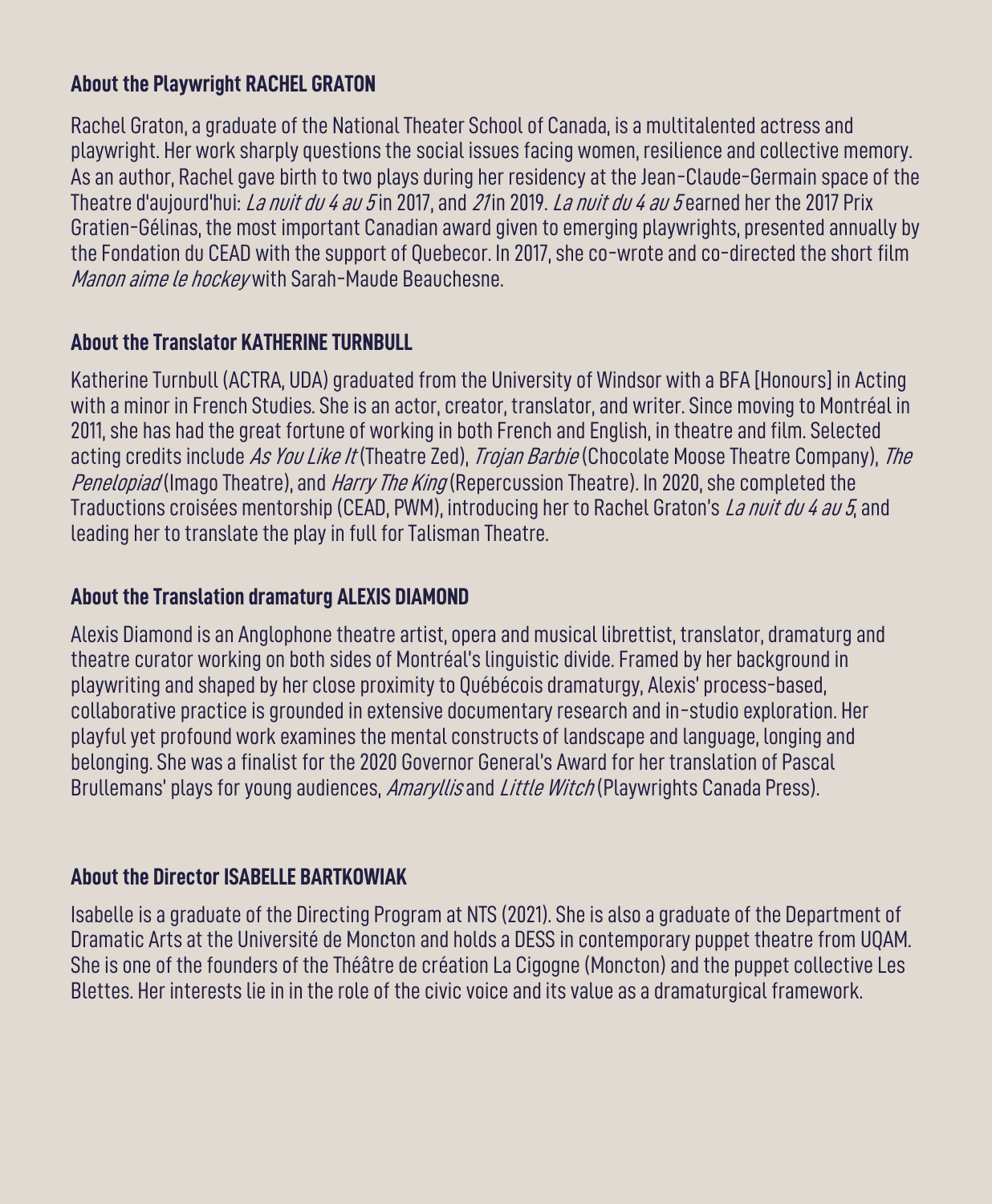# **NIGHT FROM** THE 4TH TO 5TH

Written by RACHEL GRATON

Translated by KATHERINE TURNBULL

Directed by ISABELLE BARTKOWIAK

Performed by VICTORIA BARKOFF, NAHKA BERTRAND, BRIAN DOOLEY, BIRDIE GREGOR and DUY NGUYEN

Sound Design: RAPHAEL LEVEILLÉ Visual Direction & Editing: PARA-DIME PRODUCTIONS

Costume Design MARYANNA CHAN

Set & Props Designer ZOE ROUX

Stage Manager **Translation Dramaturge** BIRDIE GREGOR ALEXIS DIAMOND

Publicist JANIS KIRSHNER

Social Media ORLANDO LOPEZ Rehearsal photography PHIL LATOUR SURAH FIELD-GREEN

TALISMAN THEATRE engages professional artists, who are members of the Canadian Actors' Equity Association under the terms of the D.O.T. policy (Dance, Opera, Theatre) and ACTRA under the Live Event Digital (L.E.D.) policy.

Supported by :

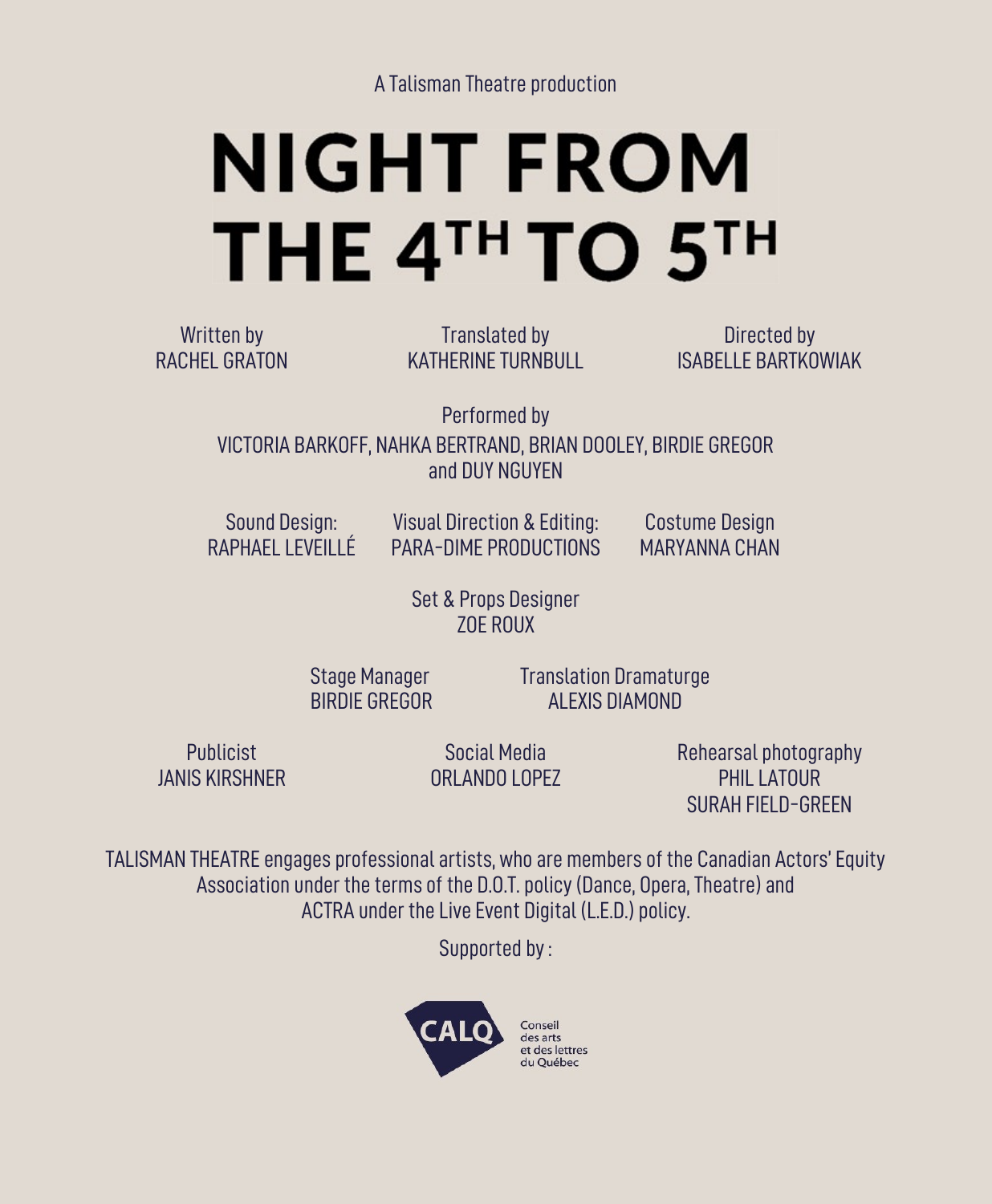## **THE CAST**



#### **VICTORIA BARKOFF, actor #2**

Victoria has inhabited a wide range of characters, from mothers to murderers. Her most recent theatre role was Anne-Marie in the Segal Centre's mainstage production of A Doll's House, Part 2, while her most recent film and TV roles include the vice-principal in *Touched*, and Doris, the loveable cat lady, in the TV series *The Republic of Sarah*. Other favourite roles include Selma, opposite Tovah Feldshuh and Viggo Mortensen in A Walk on the Moon, and the best friend of chansonnier Claude Leveilée in the French TV series *Tabou*. When not acting, she

freelances as a translator and editor and is a real-life mother and grandmother.



#### **NAHKA BERTRAND, actor #3**

Nahka was born under the Northern Lights in a small town in the southern Northwest Territories. As a child, she lived on top of a mountain under the midnight sun and was raised with a deep understanding of the vastness of nature. Currently living in Quebec, she is a mother, storyteller and singer. She has experience in translation, theater, writing and is an outstanding cook. She has a graduate degree in journalism from Concordia University and currently works as a legal assistant to the Crown prosecutors in tax law at the Department of Justice.



#### **BRIAN DOOLEY, actor #5**

As an actor, Brian has won Dora Mavor Moore, Betty Mitchell and Sterling Awards and nominations for his work in such plays as The December Man and Who's Afraid of Virginia Woolf. For the screen, he received a Gemini nomination (Best Supporting Actor) for The Boys of St. Vincent and, for CBC's The Beat, he won an AMPIA (Alberta Motion Picture Industry Awards) as Best Performer and for Best Production Under 60 Minutes. Based in Edmonton, Brian is the Director of Play Development at The Citadel Theatre, and is also Artistic and General Director of

L'UniThéâtre. He has been involved in the development of new plays for a variety of companies across the country, including Playwrights Workshop (Montréal), Factory Theatre (Toronto), The Banff Playwrights Colony, The National Film Board of Canada and Montreal's Le Centre des Auteurs Dramatiques (CEAD).



#### **BIRDIE GREGOR, actor #1**

A storyteller since discovering the magic of making people laugh, Birdie has worked across Canada in all facets of story creation. They have directed, stage managed, produced, and written. Throughout their career they have had the privilege to collaborate on some meaningful and amazing work, including Angelique (Black Theatre Workshop/Tableau D'Hôte Theatre—META winner,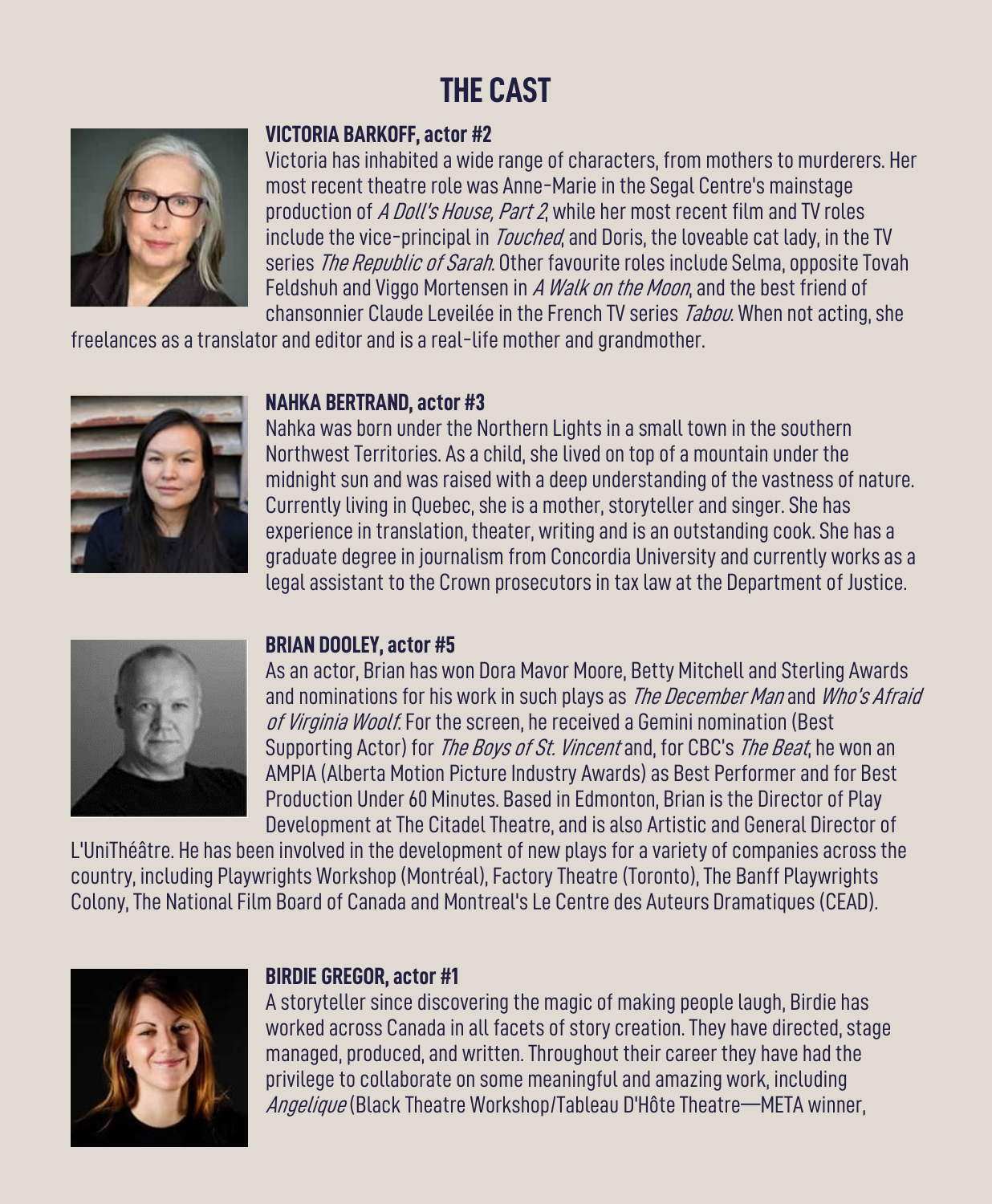Outstanding PACT production & Outstanding Contribution to Theatre); Punch Up (Theatre Brouhaha presented by Highland Arts Theatre—Atlantic Fringe's Best of Festival Winner) and their company, Playshed's first production, *COCK*, which was nominated for the 2016 META for Outstanding Independent Production.



#### **DUY NGUYEN, actor #4**

Born and raised in Ha Noi, Viet Nam, Duy is a highly motivated young actor based in Montreal. Duy studied Professional Acting at Algonquin College (Ottawa) and Dawson College and has appeared in many Theatrical productions. He works closely with Snowglobe theatre, an emerging independent theatre company, on many of its production such as *His Girl Friday*, Jean-Paul Sartre's *No Exit* and most recently Shakespeare's *Hamlet* which was nominated 2019 Best Play by Broadway World Montreal Awards. Outside of the stage, Duy has participated in a few short

films and is constantly working on his craft through workshops and classes with local directors and casting directors. Duy has a strong sense of comedy and is always thrilled to put his skills to the test.

### **PRODUCTION TEAM**

#### **Sound designer and composer, RAPHAEL LEVEILLÉ**

A self-taught multi-instrumentalist and multi-platform musician, Raphaël has been active on the Montreal music scene for nearly 10 years. He has worked as composer, writer and performer for his project Embo/phlébite, and also as an accompanist for groups such as Douance, Pataugeoire, Navet Confit, Guillaume Mansour and others. He co-produced and mixed the album *Millepertuis* of the post-folk band Après l'asphalte as well as for short films and choreographies. His style stands apart for its touch of fun and strangeness. By creating dissonant universes in known places, he deconstructs our knowledge and by the same token all that appears "normal".

#### **Set and props designer, ZOE ROUX**

Zoe is an artist and theatre designer from Montreal. A graduate from Concordia University with a specialization in design for the theatre, her work spans across costume, set, and lighting design. Her innovative portfolio's integrity has led to collaborations with acclaimed Canadian companies such as: Centaur Theatre, Segal Centre, Imago Theatre, Tableau D'hôte Theatre, and many others as well as her participation in The Black Theatre Workshop's 2016-2017 Artist Mentorship Program. A key player in the Montreal arts community, her practice is nourished by theatre and group collaborations in forming work that is immersive, interactive, and galvanizing.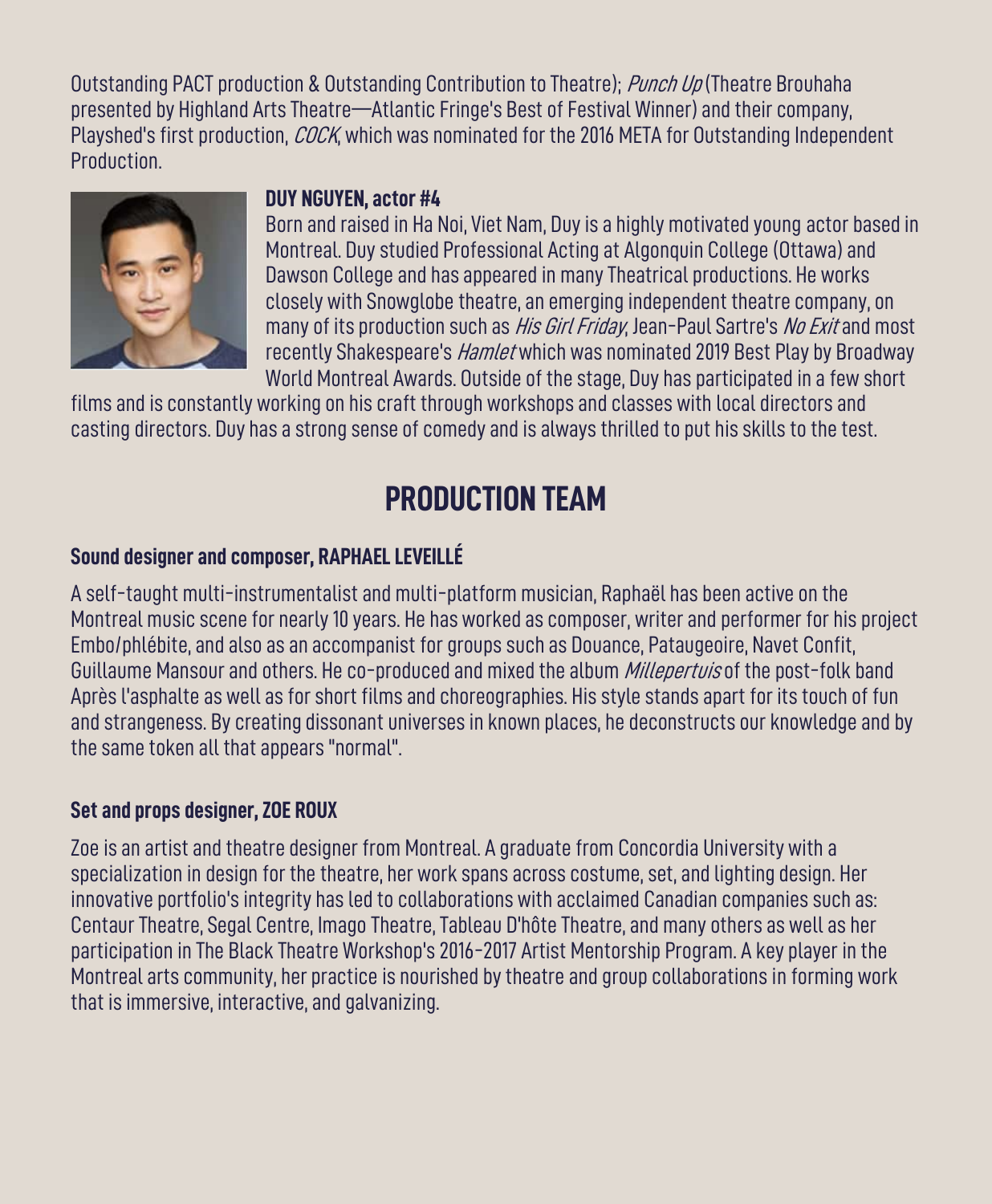#### **Costume designer, MARYANNA CHAN**

Maryanna is a Chinese-Canadian artist, illustrator, and scenographer born and raised in Saskatoon. She studied Visual Communications Design at the Alberta College of Art + Design, majoring in Illustration and recently graduated from the scenographie program at the National Theatre School of Canada. She is dedicated to creating spaces for people from marginalized communities to tell their stories, and feel truthfully represented. Through her work, she speaks about identity, equality, and liberation. She strives to create a body of work that encourages people to be more understanding, truthful, and open minded.

#### **Visual direction, PARA-DIME PRODUCTIONS**

Jaa Smith-Johnson is an award-winning actor, producer and writer. He was awarded Breakthrough Stage Artist of 2017 (Now Magazine, Toronto), the Gloria Mitchell-Aleong Award (2015) for artistic achievement. He is a four-time META nominee and a Dora nominee. His company, Para-Dime Productions, is a film collective of film-makers who come together to work hand in hand with creators and storytellers of all kinds. Our goal is to inspire, empower and leave an impact through ART! Some of our most recent films include: DEMON (Winner of the Distinction Award at the Canada Shorts 2021) and *Slim and Ren* (Finalist at the NZFilmFest Awards 2021). Commercial work: Black Theatre Workshops, Poetry Jam 2021 (Film adaption) and Geordie Theatre's, *Virginia Wolf & The-In-Between* (2021 Film adaption).

#### **Stage manager, BIRDIE GREGOR**

A storyteller since discovering the magic of making people laugh, Birdie has worked across Canada in all facets of story creation. They have directed, stage managed, produced, and written. Throughout their career they have had the privilege to collaborate on some meaningful and amazing work, including Angelique (Black Theatre Workshop/Tableau D'Hôte Theatre—META winner, Outstanding PACT production & Outstanding Contribution to Theatre); Punch Up (Theatre Brouhaha presented by Highland Arts Theatre— Atlantic Fringe's Best of Festival Winner) and their company, Playshed's first production, COCK, which was nominated for the 2016 META for Outstanding Independent Production.

#### **PREVIOUS TALISMAN THEATRE PRODUCTIONS INCLUDE :**

Daniel Danis' That Woman and Michel Marc Bouchard's Down Dangerous Passes Road, both translated by Linda Gaboriau. *Down Dangerous Passes Road* won the Prix de la critique 2008 for best English production; Marilyn Perreault's Rock, Paper, Jackknife... and Sarah Berthiaume's The Flood Thereafter, both translated by Nadine Desrochers; Pierre Michel Tremblay's *Coma Unplugged* translated by Micheline Chevrier; Suzie Bastien's The Medea Effect translated by Nadine Desrochers, for which she won a META for best translation; Olivier Kemeid's *The Aeneid* translated by Judith Miller, which won a META for best independent production; Fabien Cloutier's *Billy (The Days of Howling)* and *Province* by Mathieu Gosselin in co-production with The Other Theatre both translated by Nadine Desrochers; Me and You by Talia Hallmona and Pascal Brullemans translated by Alison Bowie; and Yukonstyle by Sarah Berthiaume and